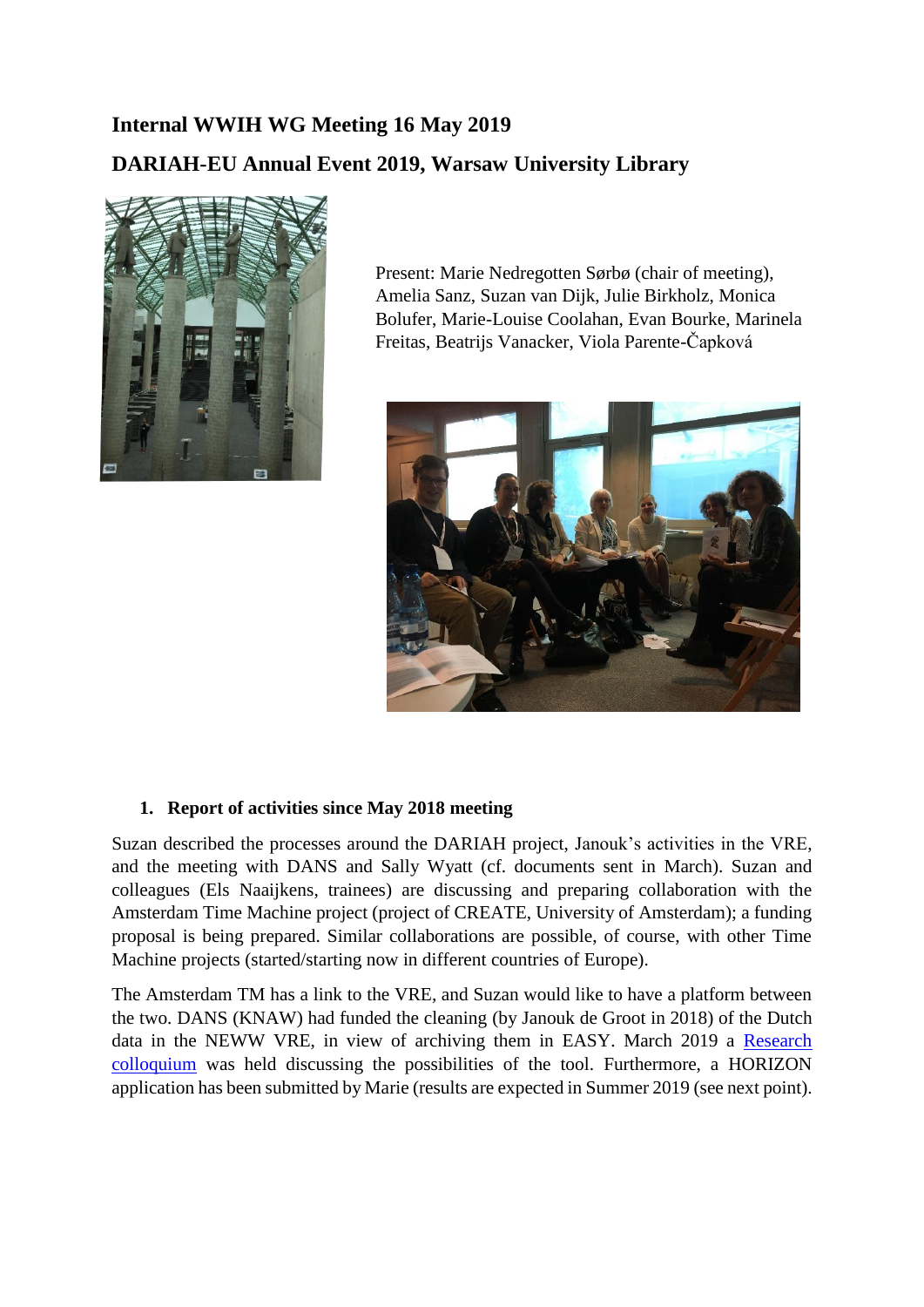# **2. Report of process of applying for HORIZON 2020 (March 2019)**

Marie informed the WG about the HORIZON proposal submitted in mid-March 2019 and described the process that led to the submission. The selected call focused on the societal value of culture and its impact on cultural policies; research interests were adapted to the conditions of the call. Educational scholars were invited to participate and the range of theories and methodologies was expanded. The project proposal comprised educational research and literary scholarship concentrating on women in the past. One of the outputs should be teaching material, mapping teachers' and pupils' approach to literary women. There are also IT experts and digital designers involved, from Huygens ING as well as two universities.

# **3. Other possible future funding opportunities in European and national programmes**

In case the application is not successful, WWIH will apply for other possibilities of funding, e. g. in the next round of the HORIZON. Beatrijs reminded WG members about the calls for bilateral (or national) funding, such as the FWO-FWF or FWO-NWO funding in Belgium. All WG members should follow the possibilities also through the research services of their own university. Various aspects of different funding possibilities and their suitability for WWIH WG were discussed, e.g. the ERC grants. A consortium application seems to fit the WG needs best. WG should be looking for calls in order to acquire the possibility of funding projects in interconnectivity, linking databases and VREs. Amelia is going to launch a call for the NEWW group *vis à vis* this topic.

# **4. Assess the use and functionalities of the NEWW VRE: updates, issues, cases, further plans**

During the workshop the day before (May 15), the presentations of the 7 projects and the subsequent discussions were discussed with representatives of three other WGs. WWIH WG showed its work in the field of Digital Humanities, manifesting the quality of the substances in the respective project. Everybody agreed that the workshop was successful.

The time span of the VRE was discussed: it was decided that it can be stretched till the 1940s, namely 1945. The Finland-Russia project will enter the material until this date. It is impossible to achieve total symmetry, since the needs and the situation are different for different countries.

It was also pointed out that the NEWW VRE should be better visible, better findable on Google.

Issues of the way of using the VRE and of interoperability were discussed. How can we amend things that do not work? Suzan reminded the WG members that not all the work that had to be done was actually completed in the HERA TTT and the pending issues should still be resolved without further subsidizing. Marie explained that in the HORIZON project application, Huygens ING listed the responsibilities that it would accept if the money is allocated. Suzan emphasized that the VRE should be used (not only in the sense of consulting it, but also entering data) and all the problems people encounter should be reported to her, so that she can report it further to the developers.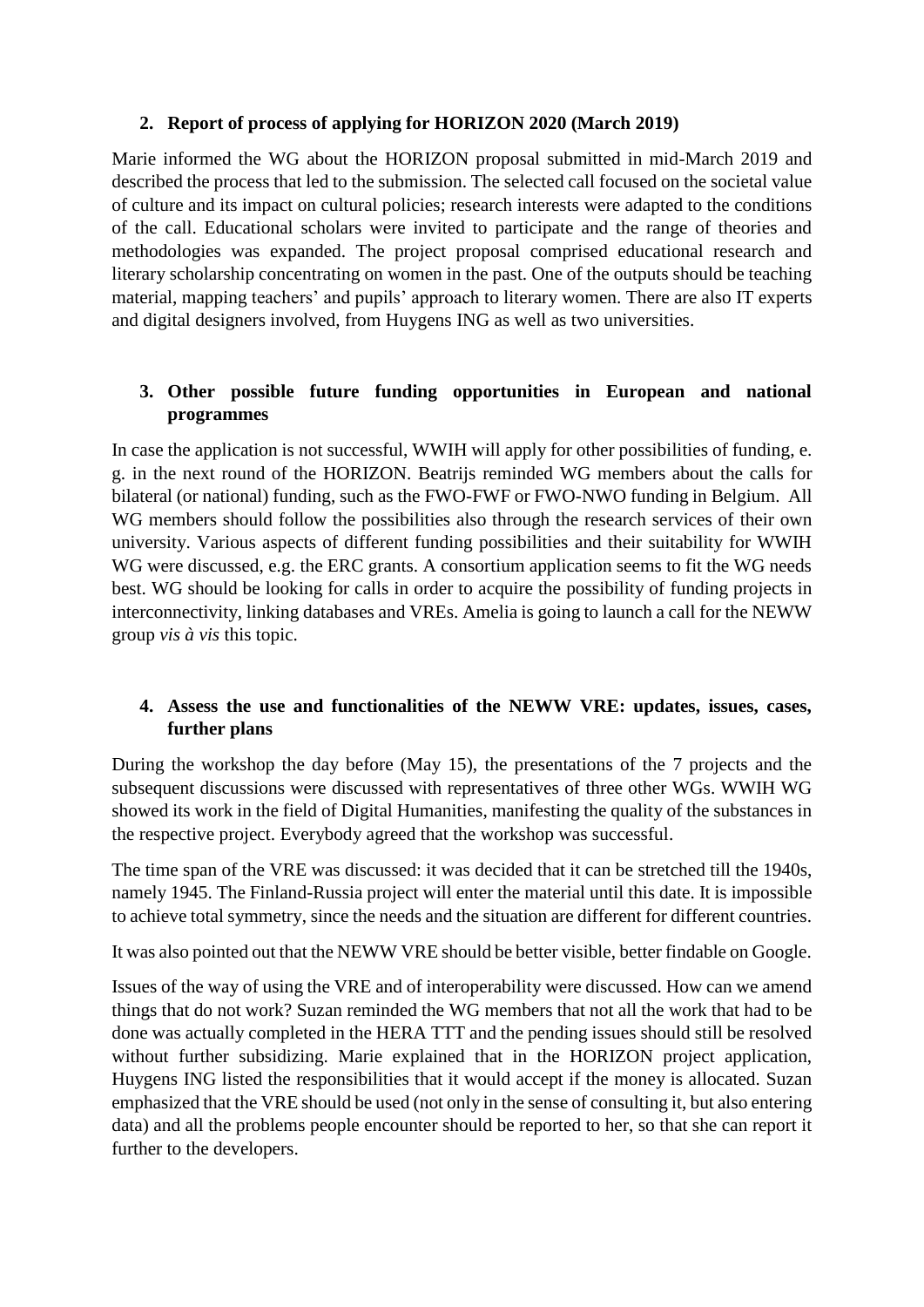Amelia found that the VRE has been working better this year than last year; however, it is not interoperable at all yet – no unique identifiers, no connection to the semantic web, standardization; it is impossible to import and export data, visualize. We agreed to make lists of all problems encountered and, when possible, discuss the problems with our IT colleagues and reporting their ideas. The old WomenWriters database had persistent IDs, and although the IDs are in Wikidata, Marie-Louise emphasized that there should be a unique ID behind a name, in order to be able to interconnect. Suzan pointed out that Alicia Montoya's collaboration should facilitate the way of dealing with these issues. Alicia Montoya is included in the collaboration, she had planned to be also in Warsaw, but eventually this was not possible and she participated in the Workshop via Zoom. Her ERC project includes quite some Digital Humanities expertise and handles data that are relevant for us.

## **5. Arrive at some decisions for a road map concerning interoperability between the guest and host projects present in Warsaw**

A road map for the next year was discussed, including possible ways of accommodating the theme of the DARIAH Annual Event.

Suzan stressed the importance of crowd sourcing in collaboration with citizen scientists, as a viable way of having people working in the tool.

Marie-Louise suggested that we could start preparing a document on interconnectivity – to make a case and prepare a road map to draft basic interoperability (similar to the ALLEA document that WWIH WG discussed with participants of the May 15 workshop). The Road Map draft should be a manageable size and serve as a basic document for the DARIAH annual event in 2020. It will be specific enough to ask DARIAH and Huygens ING for support.

### **6. Updates and future plans for publication series Brill Women Writers in History**

Suzan informed us of the new book published late 2018 and launched this spring: *Economic Imperatives for Women's Writing in Early Modern Europe*, where she herself has a chapter on French authors and Marie has a chapter on a Norwegian author. She also transmitted Nadezhda's report on the state of the series. The editorial board is working on three forthcoming publications:

1. Ramona Mihaila's edited anthology on East–West connections, with contributions from two conferences. Nancy Isenberg (native speaker of English) is editing the language. To be published in 2020.

2. Eve-Marie Lampron from Canada has been reworking her French dissertation into English, in order to be published in the series.

3. Anna Menyhert's book on Hungarian women writers is being translated into English. The author is herself a creative writer (as well as a researcher in Trauma Studies) who relates to her literary foremothers. The original version was well received in Hungary, but needs contextualization in English. To be published at the end of 2019.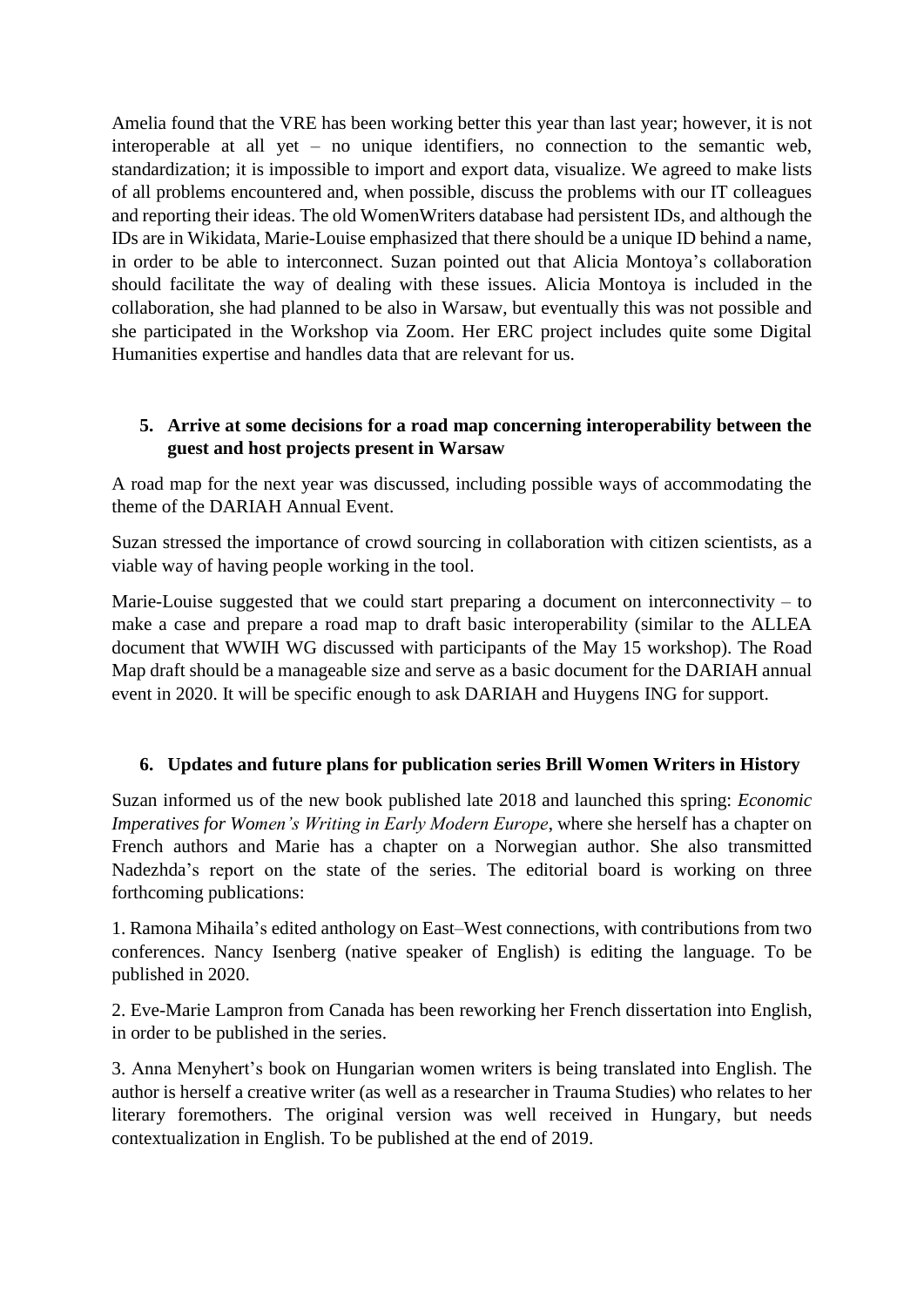# **7. Teaching activities**

Marie-Louise mentioned that DARIAH Teach would like to have more humanities courses. They would be happy to have a course from our WG that they could show to others. The format is Google DARIAH teaching. Amelia confirmed this was discussed already in Paris, pointing out that preparation of a course like this is very time-consuming. Marie-Louise suggested that we would have to emphasize that we need more time to decide the theoretical and methodological approach and select women writers. Amelia suggested that DARIAH could provide help, either in the form of an assistant or through their help desk.

# **8. DARIAH-EU WWIH web page: include research blog?**

Viola has been in touch with Eliza Papaki who promised to look into possibilities for having Twitter, blog and an archive of our materials. Eliza suggested to look at [ELDAH's page](https://www.dariah.eu/activities/working-groups/ethics-and-legality-in-the-digital-arts-and-humanities-eldah/) and consider their solutions (the link to their *hypothesis* blog and a group e-mail address), or draft solutions of our own.

Marie advised a dedicated Twitter-name, so that we can all tag relevant posts. The best option would be using @WomenWritersinHistory, as this is already started in Dutch for the Netherlands. In comparison, Marie-Louise's project with the address @RECIRC\_ appears as EM Women's Writing and Monica's project profile is @CIRGEN1. The Women Editors project seem to be tweeting in their own names.

Follow-up: Viola will be in contact with Eliza to plan the necessary updates and amendments for a blog and archive function. These solutions will be discussed with Amelia and Marie before implementing.

# **9. Future meetings and seminars**

### Autumn 2019:

Suzan announced the presentation of Isabelle de Charrière's first 200 on-line letters on October 26, 2019 and a workshop in mid-November (planned to be held at Utrecht Archives).

### January/February 2020:

Amelia informed of a seminar or expert meeting on translations with digital tools that Beatrijs will organize in Leuven, with translation scholar Mirella Agorni (to be confirmed).

### March 2020:

'Rethinking Intimacy in Women's Reading and Writing at the Peripheries of Europe - Exploratory Workshop', initially announced in 2018, will take place at The University of Gothenburg 26-27 March 2020, organized by Birgitta Johansson, Carmen Dutu and Viola Parente-Čapková.

### May 2020:

DARIAH Annual Event